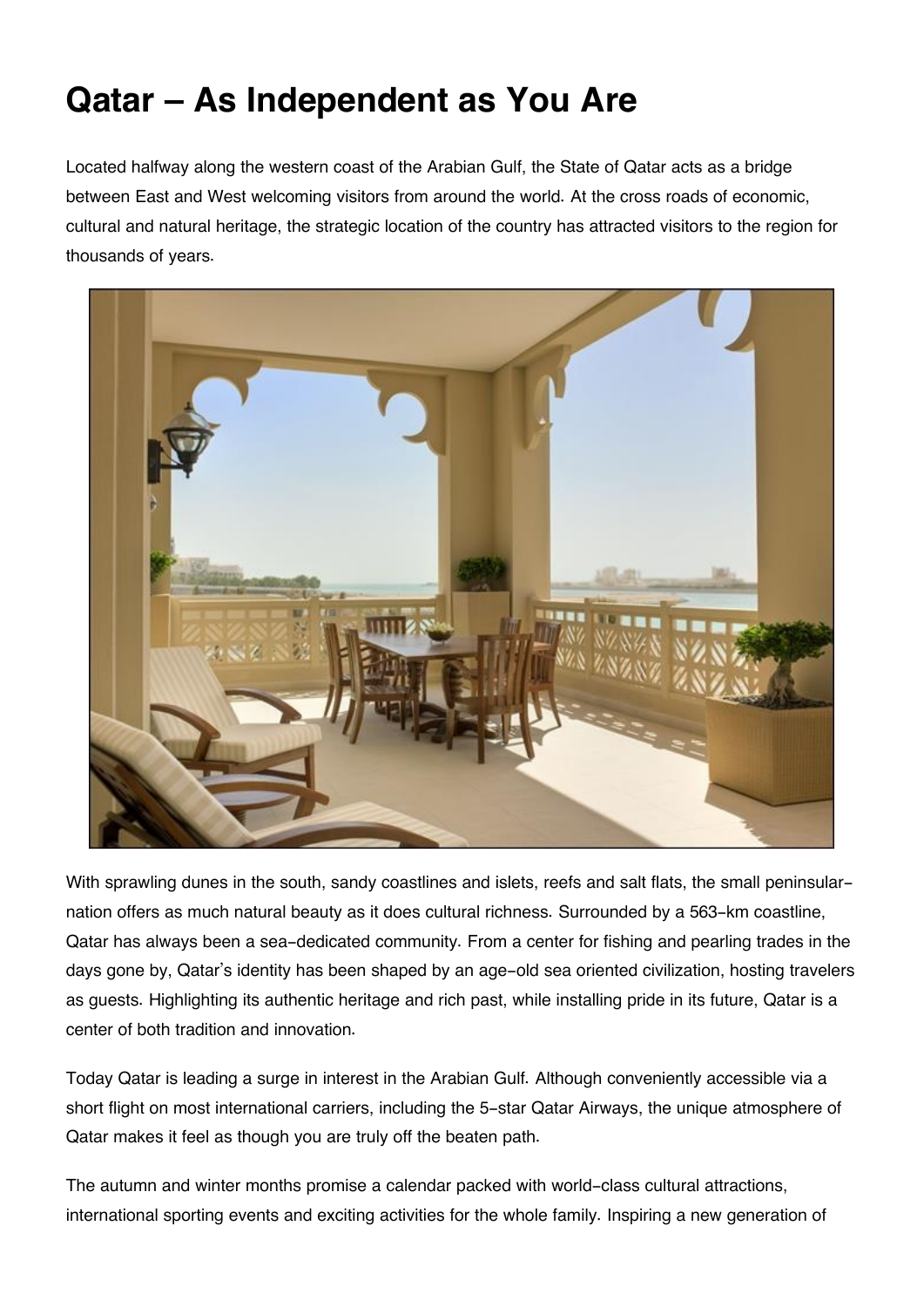filmmakers in the Gulf Region, the Tribeca Film Festival comes to Doha in late October featuring around thirty films, many written or directed by Middle Eastern filmmakers. The Waqif Art Center in the center of the authentic Souq Waqif is the host to many local and regional art exhibitions during this period. The spacious Doha Exhibitions Center will be the venue for many acclaimed regional and international trade fairs including the exhibitions showcasing products made in Turkey, the United States and Qatar, as well as the well-anticipated annual Jewelry and Watches Exhibition in early 2010. For sports enthusiasts, the Khalifa International Tennis & Squash Complex will be the venue for the Sony/Ericcson WTA Championship in November and the Qatar ExxonMobil Open men's championship in January. Qatar is also featured on the European golf tour with the Commercialbank Qatar Masters Golf Tournament in January.



However, no trip to Qatar would be complete without experiencing the country's year-round attractions. The capital city of Doha is home to the I.M. Pei-designed Museum of Islamic Art, which boasts one of the largest and finest collections of pieces from one of the world's great civilizations. For those looking for a truly genuine Arabian experience, the vast deserts of Qatar promise adventure through camel back safaris and nights beneath the stars. Or, shoppers and explorers are encouraged to get lost in the authentically preserved Arabian souqs while discovering local treasures. The sprawling ASPIRE Zone, main venue for the 15th Asian Games in 2006, is an impressive multi-purpose facility offering both local and international visitors access to world-class sports facilities and activities, high-end retail shopping and luxurious green parks for relaxation and for family enjoyment.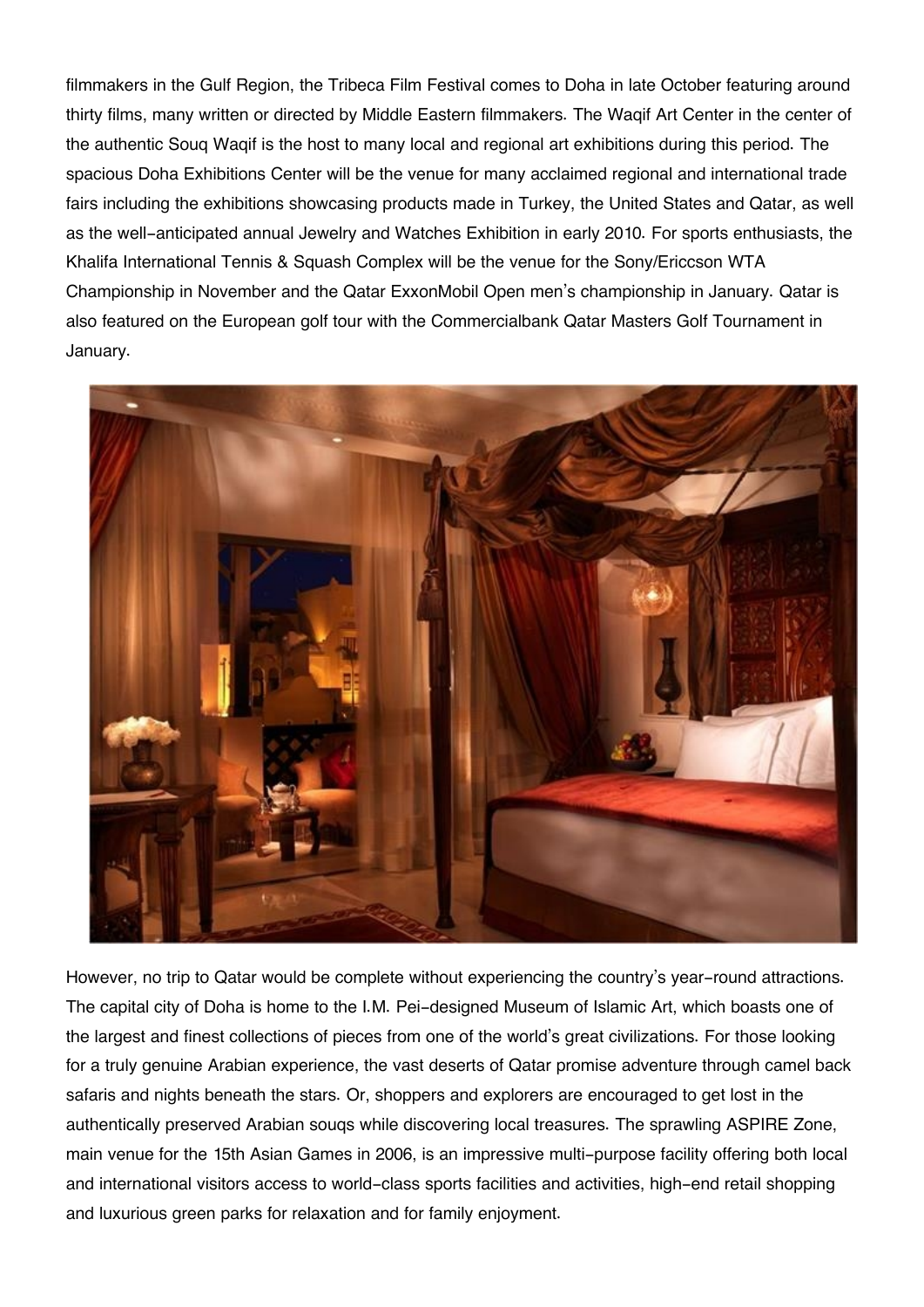Many of the world's top luxury hotels are open in Qatar – with the most recent additions including the W-Hotel and Grand Hyatt Doha. The hotels' luxurious spas and variety of exceptional dining experiences, touched with Arabian influences, offer a quiet and relaxing respite from the charged activities of the day.

Aside from the myriad of attractions and activities, Qatar has developed a solid infrastructure for progress and innovation, becoming known not only as a destination for travelers, but also as a center for business, education and research. Qatar is home to Education City, an impressive undertaking which hosts six world-class universities, all branch campuses of prestigious international institutions. The Qatar Science and Technology Park is a local home for technology-based companies from around the world and an incubator for start-ups enterprises. Known as the founder of free speech in the Middle East, Qatar is home to Al Jazeera, the first independent Arabic news channel in the world. When launched 13 years ago, Al Jazeera broke the monopoly on State controlled media in the region, providing an outlet for conversation and debate throughout the Middle East.



Although the State of Qatar is emerging as a global leader in industry and tourism, the country is still a work in progress and is continually looking to the future as it expands upon its heritage. In the next years a new Doha International Airport will open to welcome the estimated 50 million passengers who will come through once completed. Qatar's largest single real estate development, Lusail, is currently underway. When complete, Lusail will cover over 35 square kilometers and will accommodate up to 200,000 people. Always planning for the future, The State of Qatar has dedicated endless resources and energy into progressive and innovative development ideas and tools.